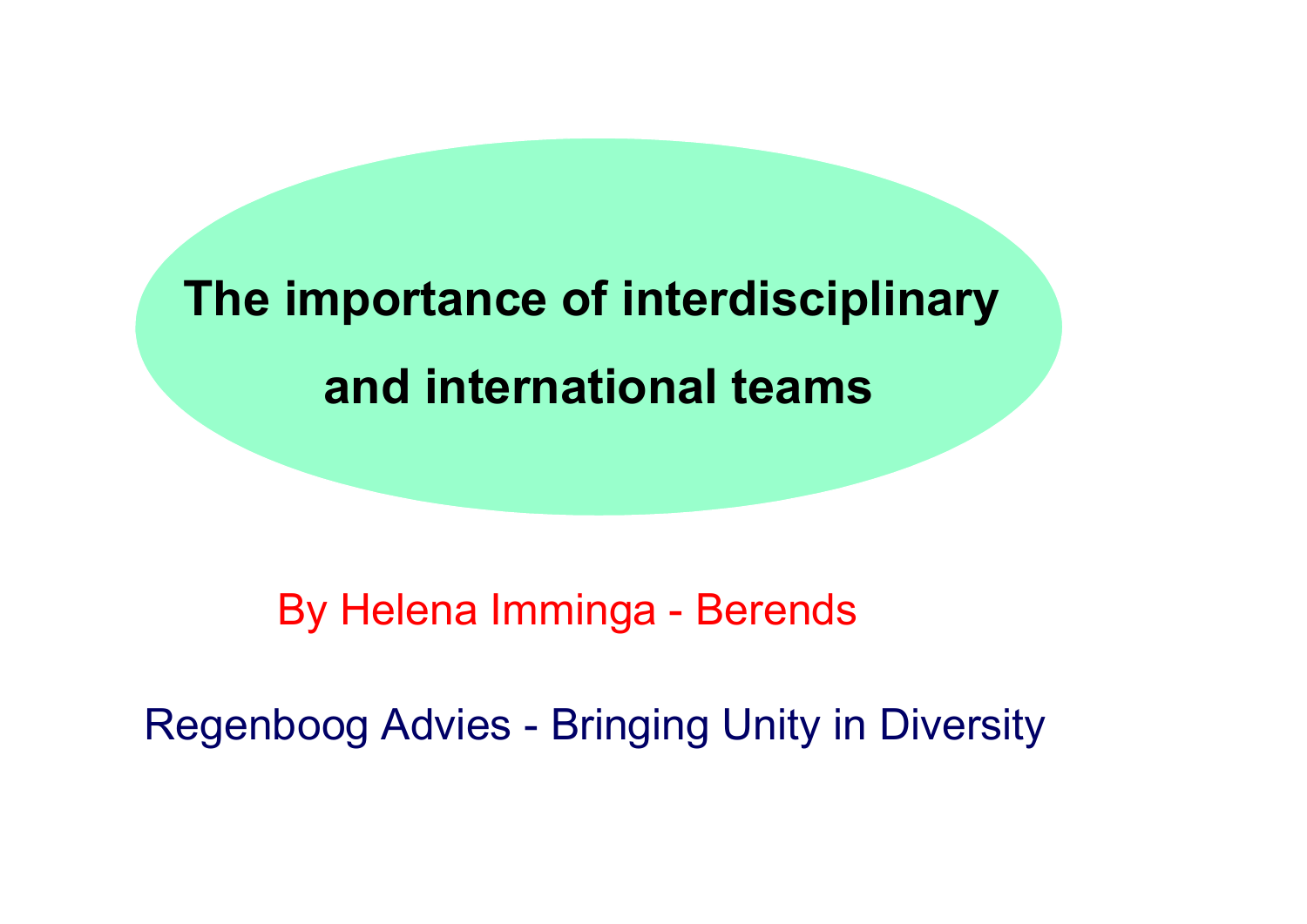### NEW H2020 CALLS ARE LESS AND LESS PRESCRIPTIVE  $\begin{aligned} \mathsf{N}\mathsf{E}\mathsf{W} \end{aligned}$  <br> You will have to propose innovative solutions!<br>You must really understand the Topic/ Issue/ Challenge NEW<br>
H2020 CALLS ARE LESS AND LESS PRESCRIPTIVE<br>
You will have to propose innovative solutions!<br>
You must really understand the Topic/ Issue/ Challenge

When is it an **EXCELLENT** proposal? Do they understand the question / issue? Are the objectives/ goals of project clear? Are they the right people to do this? How are they going to do it?

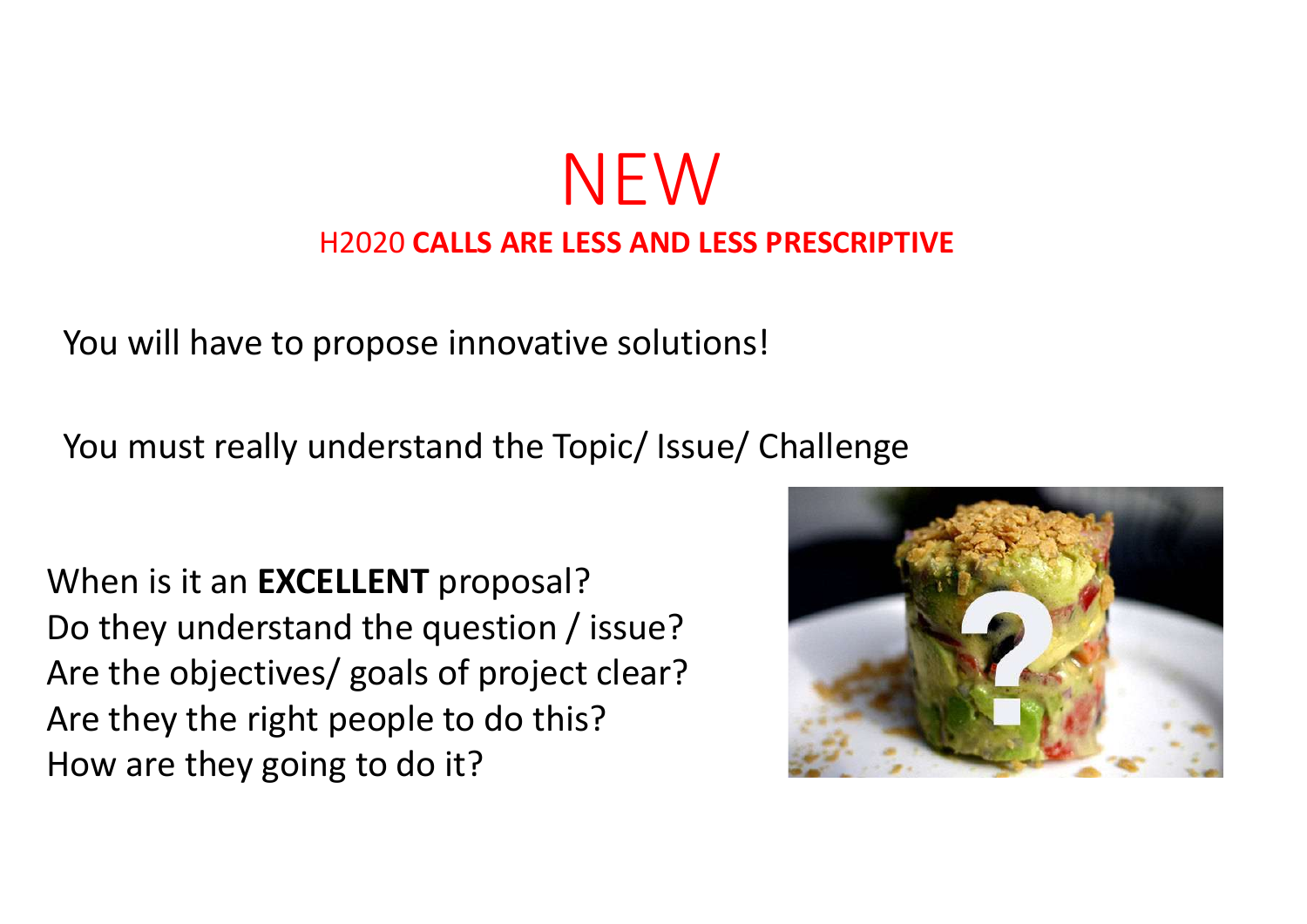### ASSESSMENT OF THE IMPACT:

**ASSESSMENT OF THE IMPACT:**<br>CALLS ARE MORE AND MORE GEARED to SOCIETAL BENEFITS<br>Impact is more people oriented, policy oriented, with clear socio-economic-ecological benefits.<br>Can also be 'political'! **ASSESSMENT OF THE IMPACT:**<br> **CALLS ARE MORE AND MORE GEARED to SOCIETAL BENEFITS**<br>
Impact is more people oriented, policy oriented, with clear socio- economic- ecological benefits.<br>
Can also be 'political'!<br>
describe very **ASSESSMENT OF THE IMPACT:**<br> **CALLS ARE MORE AND MORE GEARED to SOCIETAL BENEFIT:**<br>
Impact is more people oriented, policy oriented, with clear socio-economic-ecological benefits<br>
Can also be 'political'!<br>
SO: describe ver

## **ASSESSMENT OF THE**<br> **CALLS ARE MORE AND MORE GEARED to**<br>
Impact is more people oriented, policy oriented, with clear soci<br>
Can also be 'political'!<br>
describe very well the expected impact of<br>
project: **CALLS ARE MORE AND MORE GE.**<br>
Impact is more people oriented, policy oriented, wit<br>
Can also be 'political'!<br>
SO: describe very well the expected impact<br>
the project:<br>
For civil society, for business, or local communities **CALLS ARE MORE AND MORE GEARED to SOC**<br>
Impact is more people oriented, policy oriented, with clear socio-econe<br>
Can also be 'political'!<br>
SO: describe very well the expected impact of<br>
the project:<br>
For civil society, fo

countries, Europe, or international

ADVICE:

READ NEWSPAPERS!

AND FOLLOW EUROPEAN POLICY ISSUES

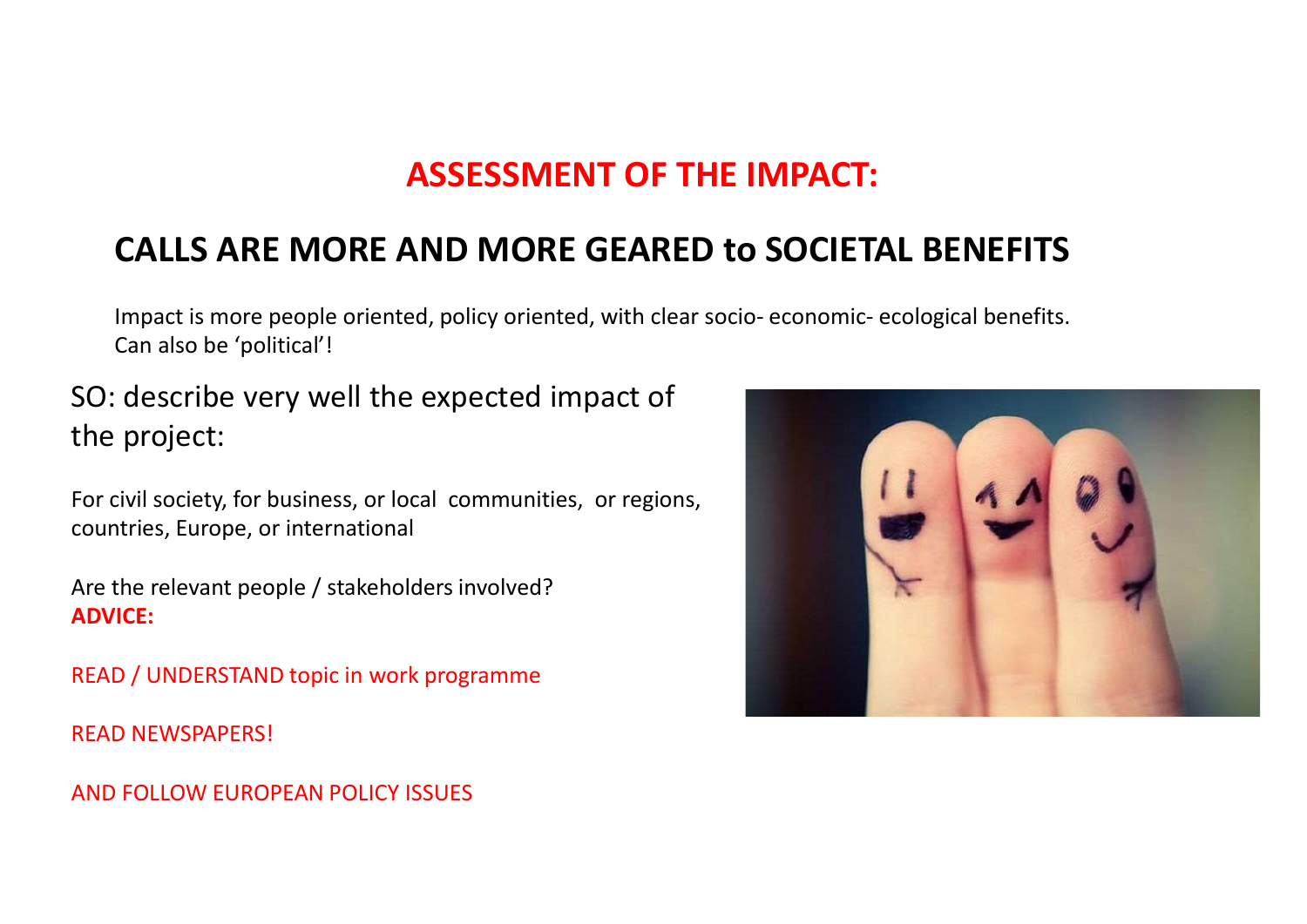### An example: Innovative EU research with **An example:<br>
Divative EU research with<br>
Four Social Platforms<br>
• on Cities and Social Cohesion<br>
• on Families and Family Policies An example:<br>
brack of Families EU research with<br>
Four Social Platforms<br>
• on Families and Family Policies<br>
• on Sustainable Lifestyles 2050 DVative EU research w<br>Four Social Platforms**<br>• on Cities and Social Cohesion<br>• on Families and Family Policies<br>• on Sustainable Lifestyles 2050<br>• on Innovation in Social Services

### Four Social Platforms

- 
- 
- 
- 

• on Cities and Social **Platforms**<br>• on Families and Family Policies<br>• on Sustainable Lifestyles 2050<br>• on Innovation in Social Services<br><sub>radvics.nl/cvaluation-of-4-cu-funded-social-research-platforms/<br>ropa.eu/research/soc</sub> www.regenboogadvies.nl/evaluation-of-4-eu-funded-social-research-platforms/ or https://ec.europa.eu/research/social-sciences/pdf/policy\_reviews/eu\_social\_platforms.pdf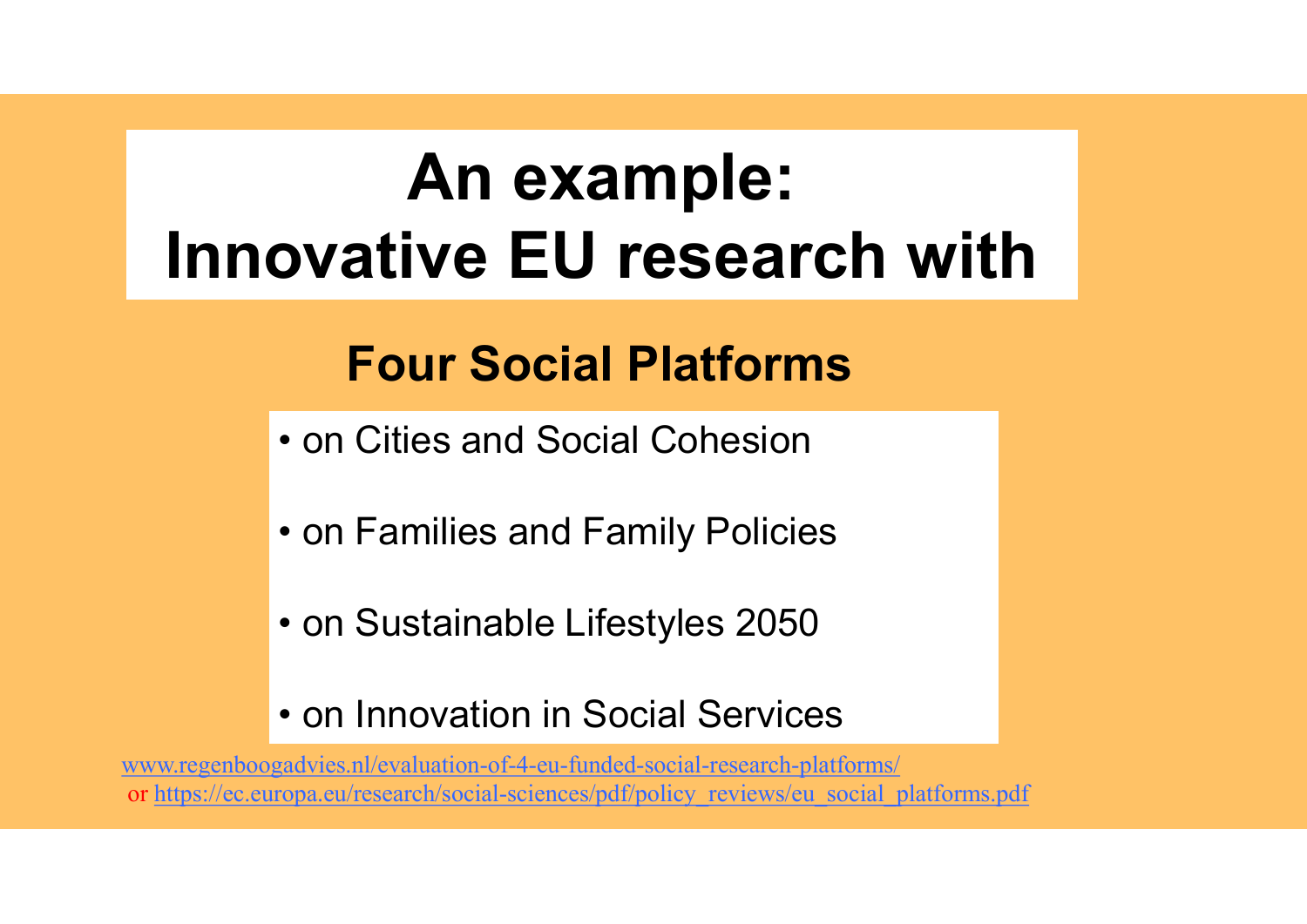### Results:



- **Results:**<br>- Innovative way of doing EU<br>funded research and funded research and making a research agenda **Results:**<br>- Innovative way of doing EU<br>funded research and<br>making a research agenda<br>- Academics worked well<br>together with stakeholders - Innovative way of doing EU<br>
funded research and<br>
making a research agenda<br>
- Academics worked well<br>
together with stakeholders<br>
- Evolution from platform 1 to<br>
4
- together with stakeholders
- 4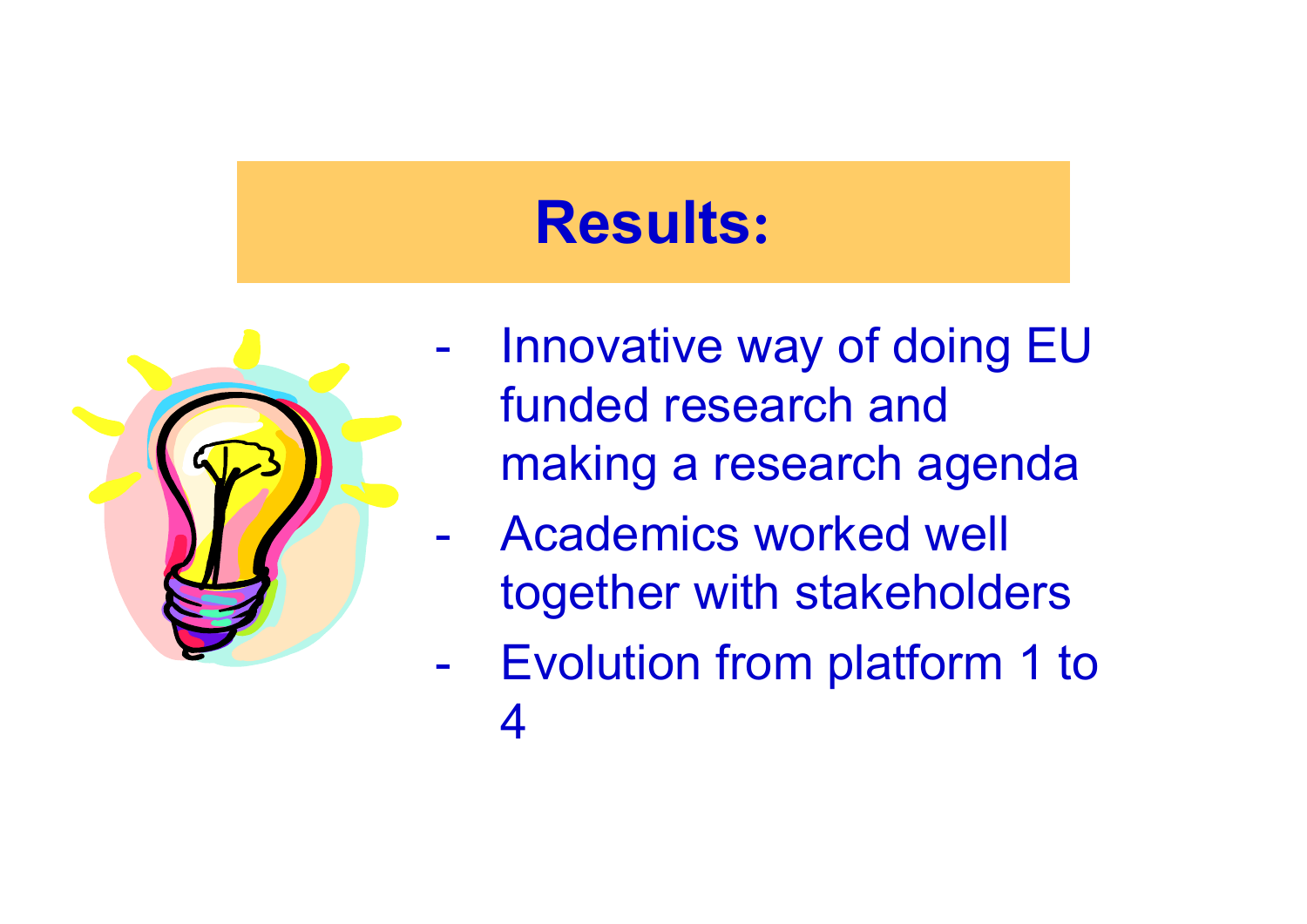# **Learning by doing- Evolution**



- **by doing- Evolution**<br>• 1st one was set up by<br>academics only academics only
- **by doing- Evolution**<br>• 1st one was set up by<br>• Later ones: more stakeholders<br>involved<br>• 1st and 2nd areduced reports involved
- 1st one was set up by<br>• 1st one was set up by<br>• Later ones: more stakeholders<br>involved<br>• 1st and 2nd produced reports<br>only, 3rd great info graphics, 4th<br>videos of best practices! only, 3rd great info graphics, 4th videos of best practices!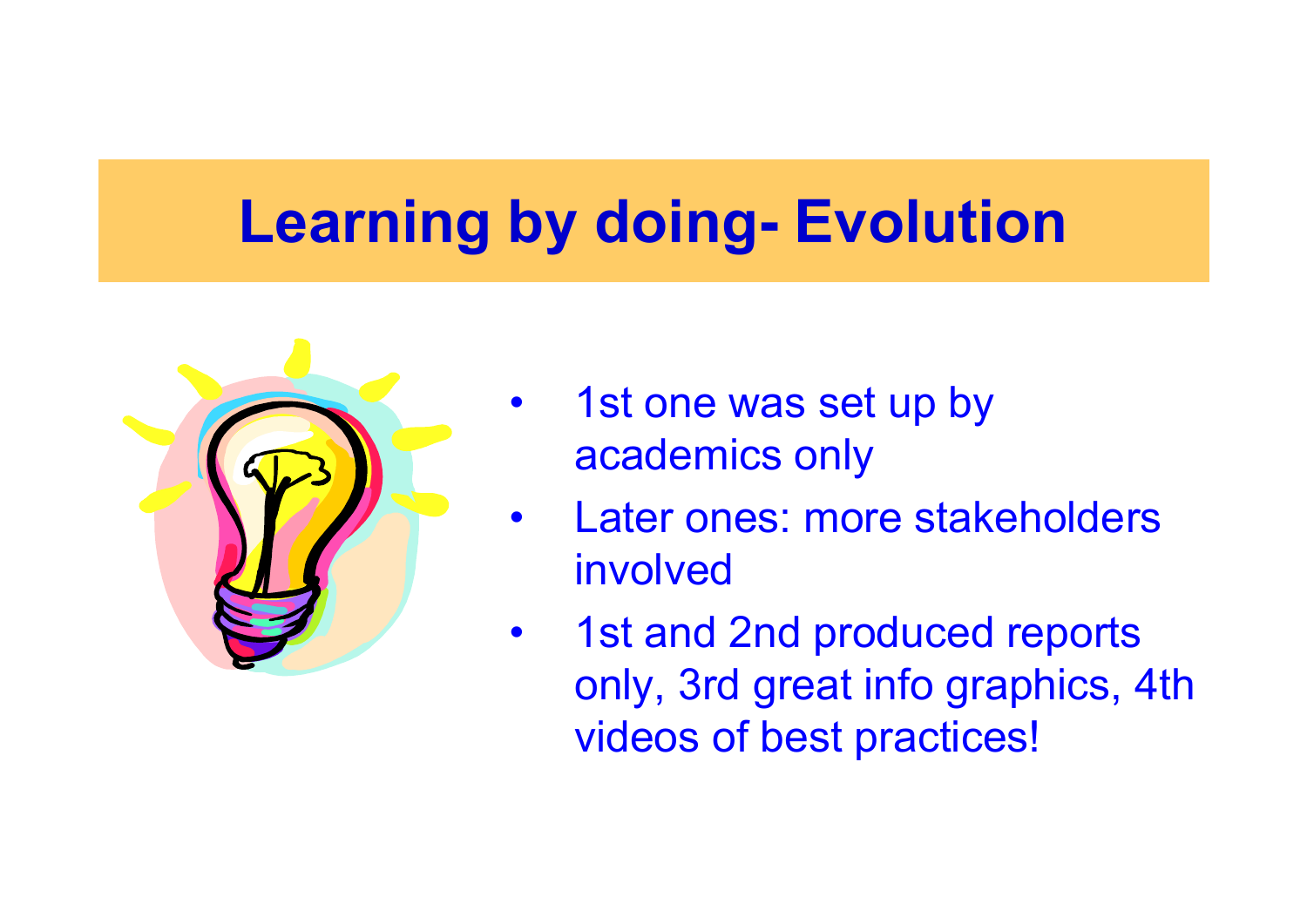## Benefits from involving different partners **nvolving different<br>
Martners<br>
- Participants learn by having to<br>
- They also learn by listening<br>- They also learn by listening**



- explain to others
- **nvolving different<br>
Dartners<br>
 Participants learn by having to<br>
 They also learn by listening<br>
 They also learn by listening<br>
 cultures<br>
 cultures** about other sectors/ disciplines/ cultures **Participants learn by having to<br>
Participants learn by having to<br>
Participants of the Sector Sylistening<br>
About other sectors/ disciplines/<br>
Cultures<br>
Participants of the Section Sylister<br>
Participants<br>
Participants<br>
Part** - Participants learn by having to<br>explain to others<br>- They also learn by listening<br>about other sectors/ discipline<br>cultures<br>- They get inspired by how othe<br>obtain results<br>- They avoid mistakes
- obtain results
-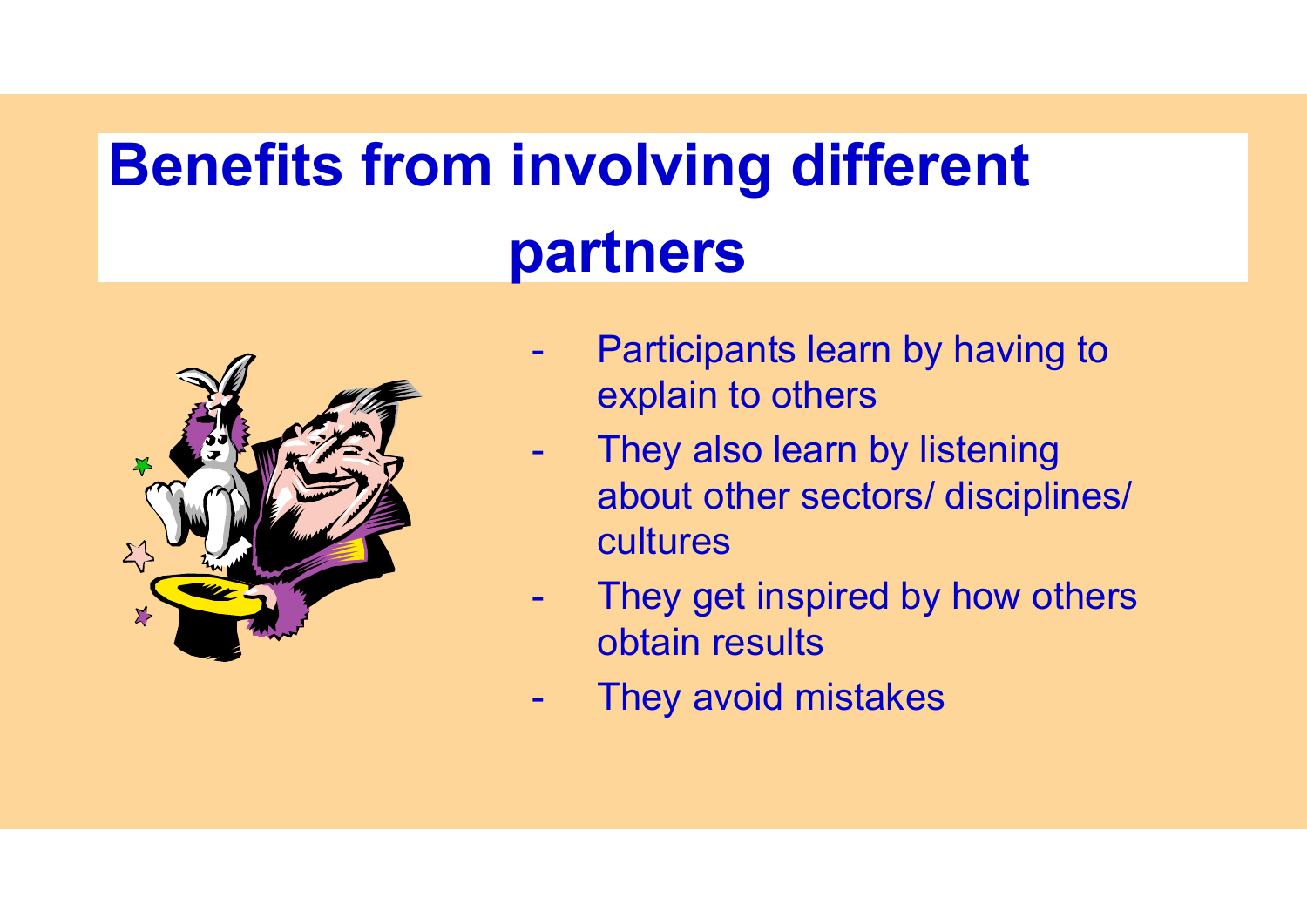### More lessons learned:



- **Example 19 Access**<br>- Each partner has his own way of<br>working and of presenting the<br>material working and of presenting the material **Example 19 Somman School School:**<br>
Fach partner has his own way of<br>
working and of presenting the<br>
material<br>
- Some partners are more in a hurry<br>
that others<br>
- Patience and co-operation are
- that others
- **Each partner has his own way of<br>
Fach partner has his own way of<br>
working and of presenting the<br>
material<br>
 Some partners are more in a hurry<br>
that others<br>
 Patience and co-operation are<br>
needed, partners don't have the** needed, partners don't have the same culture, don't speak the same language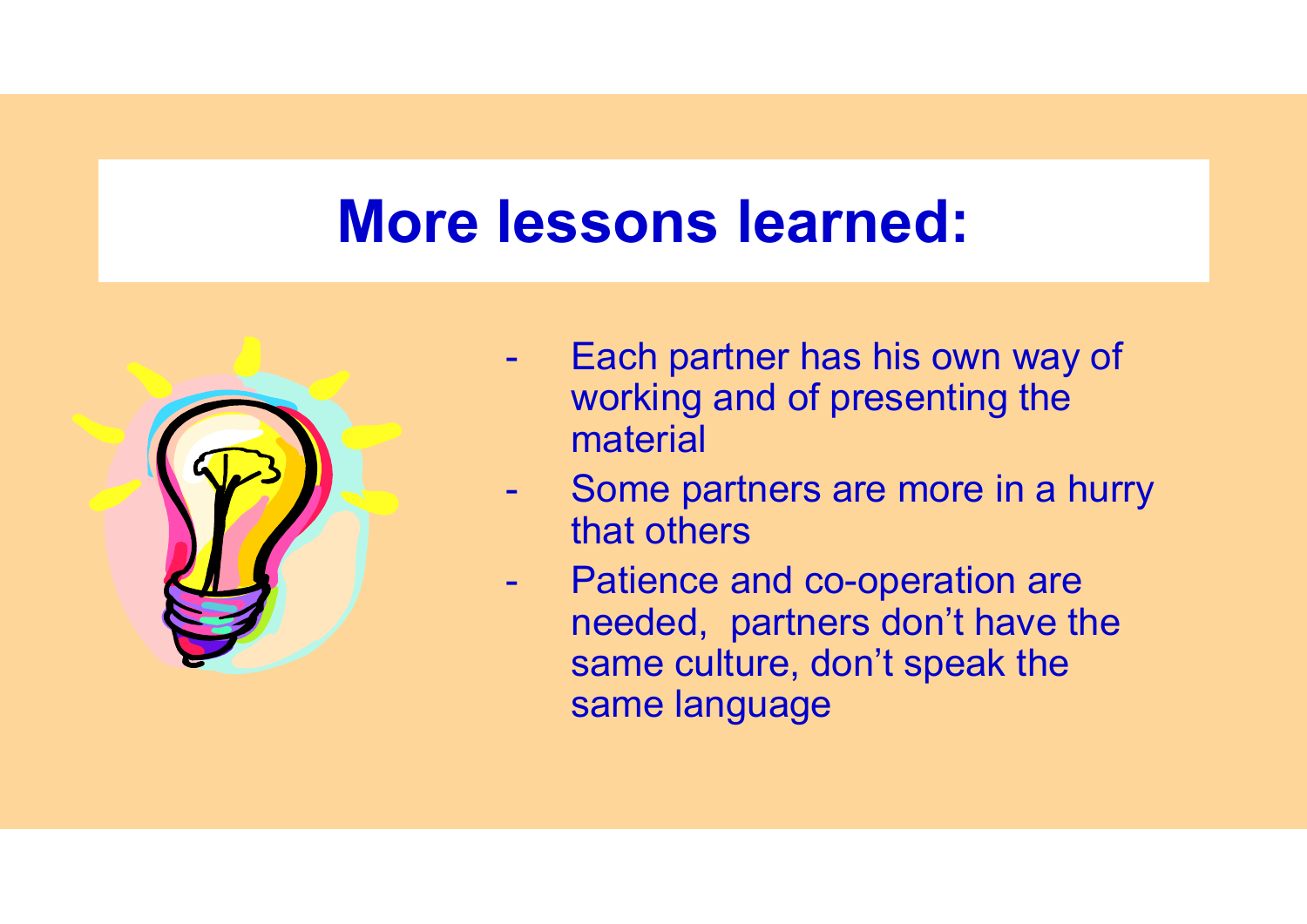### Some obstacles



- me obstacles<br>- Lack of time: international projects<br>have to be done alongside your<br>own work have to be done alongside your own work **me obstacles**<br>- Lack of time: international projects<br>have to be done alongside your<br>own work<br>- Some partners don't prepare well<br>for their international meetings<br>- Some partners have their own **me obstacles**<br>- Lack of time: international projects<br>have to be done alongside your<br>own work<br>- Some partners don't prepare well<br>for their international meetings<br>- Some partners have their own<br>agenda<br>- Results take time to **The CDSTACIES**<br>
- Lack of time: international projects<br>
have to be done alongside your<br>
own work<br>
- Some partners don't prepare well<br>
for their international meetings<br>
- Some partners have their own<br>
agenda<br>
- Results tak - Lack of time: international projects<br>
have to be done alongside your<br>
own work<br>
- Some partners don't prepare well<br>
for their international meetings<br>
- Some partners have their own<br>
agenda<br>
- Results take time to show<br>
Y
- for their international meetings
- agenda
- 
- your traveling!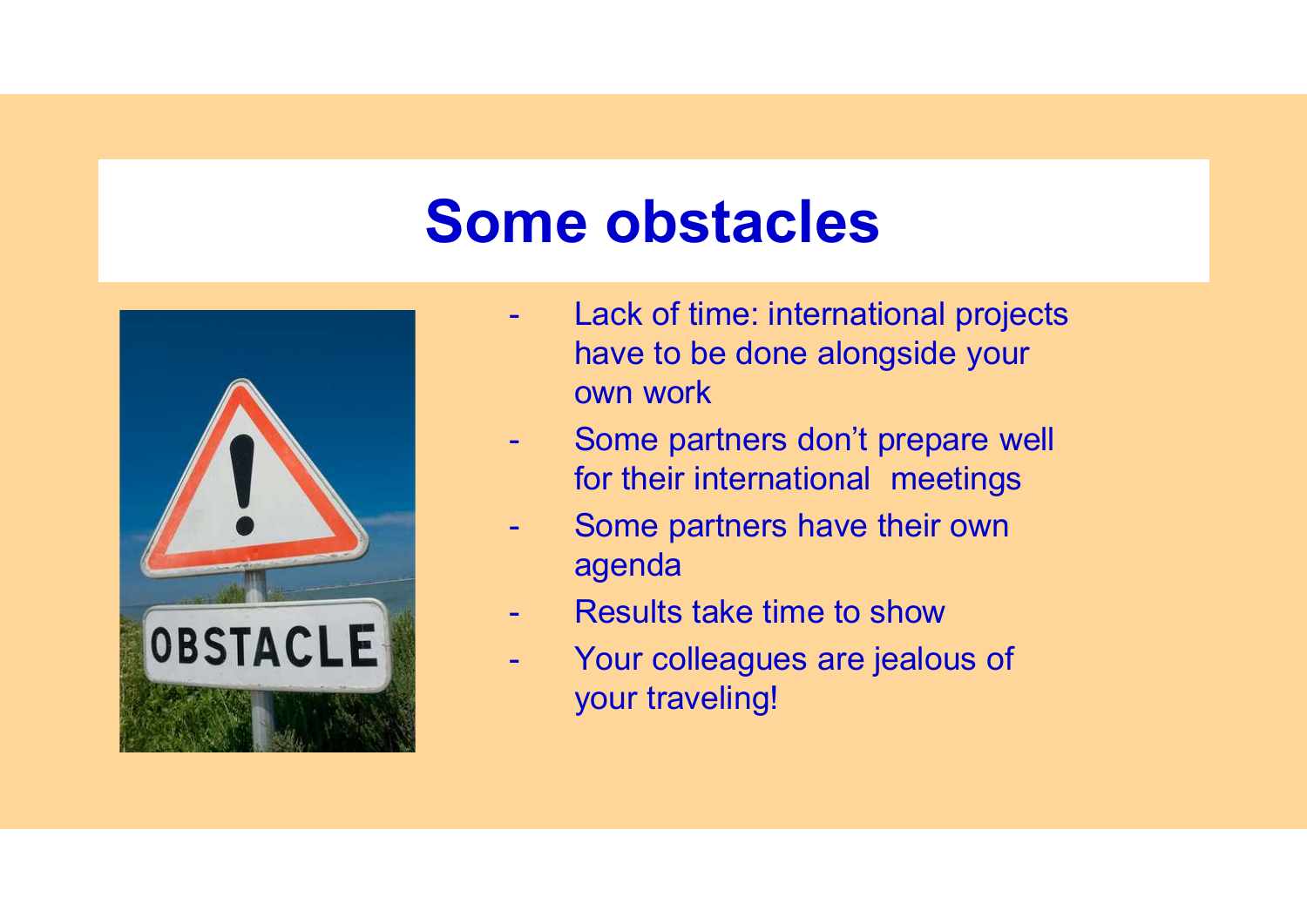### Discover, dig deeper



Be curious, flexible and creative, use all available data